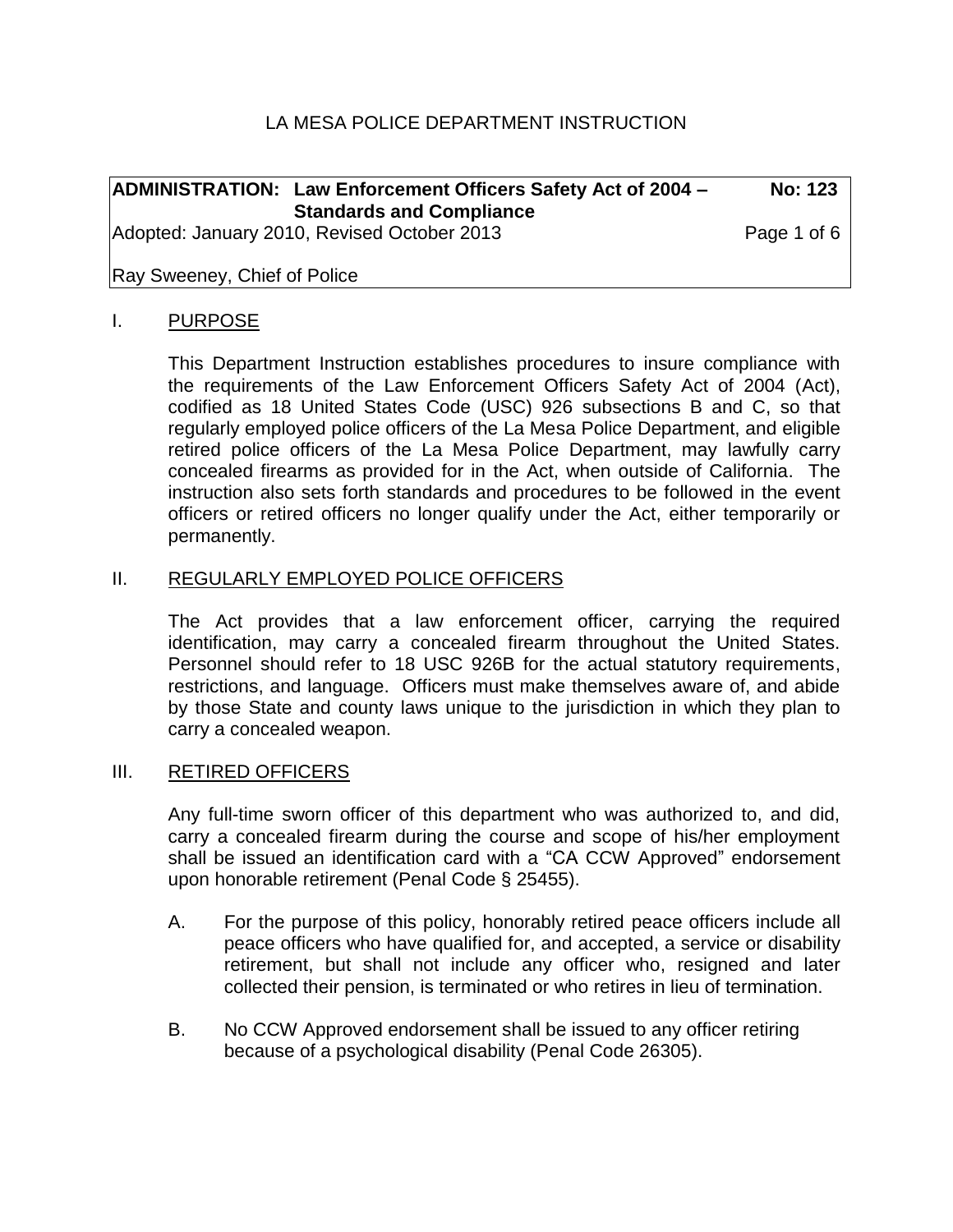C. Identification cards issued to a retired sworn member by the Department, who qualifies under the Act, state on the reverse side "18USC926C Qualified" and/or "CA CCW Approved", and have a December 31st expiration date that is at least one year from their last successful firearms qualification, as described in section IV (i.e. if the retired sworn member qualifies in October of one year their card will have an expiration date of December  $31^{st}$  the following year.)

In the event a retired sworn member of the Department temporarily or permanently no longer meets one or more of the criteria of a "qualified retired law enforcement officer", they shall be issued an identification card that states on the reverse side "No CCW Privilege."

## IV. RETIRED OFFICERS QUALIFICATION

- A. Retired officers may attend Department firearms qualification sessions and qualify with their firearm(s) at their own expense, after completing and signing a Department "Retired Officer Firearms Qualification Waiver and Release Agreement" (Attached). Firearms used for qualifications must meet Department standards as approved by the on-duty Rangemaster. Upon successful qualification the retired officer will be issued a new identification card with a revised expiration date.
- B. Retired officers remain subject to all federal, state and local laws. Retired officers must make themselves aware of, and abide by those State and county laws unique to the jurisdiction in which they plan to carry a concealed weapon.
- C. Retired officers may also provide written out of county or state certification to the Department that they have successfully qualified on an approved course of fire with a Department approved firearm. Such written certification must be made on a form provided by the Department and completed by a representative of the law enforcement agency who conducted the firearms qualification.

# V. DENIAL OF REVOCATION OF STATE CCW ENDORSEMENT

The CCW endorsement for any officer retired from this Department may be denied or permanently revoked only upon a showing of good cause (Penal Code 25470). Any denial or revocation under this section shall also be considered disqualification under 18 USC 926C(d). The CCW endorsement may be immediately and temporarily revoked by the Watch Commander when the conduct of a retired peace officer compromises public safety. Good cause, if challenged, shall be determined in the following manner: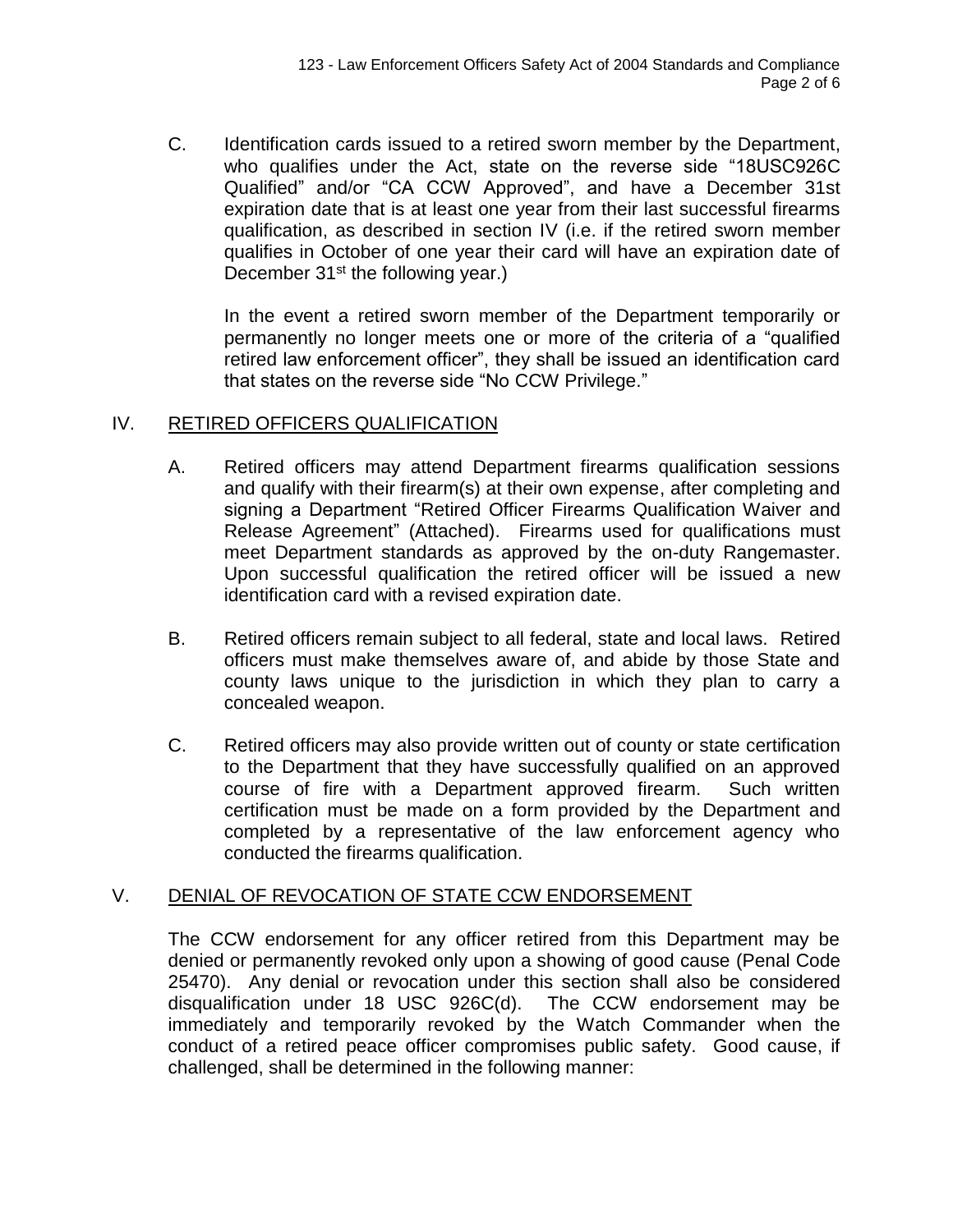- A. In the event that a CCW endorsement is denied, the retired officer shall have 15 days from the date of the denial to request a formal hearing. The failure to submit a timely written request for a hearing shall be deemed a waiver of such right. The hearing, absent written agreement between the parties, shall be held no later than 120 days after the request is received.
- B. Prior to revocation of any CCW endorsement, the Department shall provide the affected retiree with written notice of a hearing by either personal service or first class mail, postage prepaid, return receipt requested, to the retiree's last known address (Penal Code section 26315).
- C. The hearing for the denial or revocation of any CCW endorsement shall be conducted before a hearing board composed of three members, one selected by the Department, one selected by the retiree or his/her employee organization and one selected jointly (Penal Code Section 26320). The decision of such hearing board shall be binding on the Department and the retiree. Any retiree who waives the right to a hearing or whose CCW endorsement has been revoked at a hearing shall immediately surrender his/her identification card. The Department will then re-issue a new identification card which shall be stamped "No CCW Privilege".

## VI. RESERVE OFFICERS

Reserve Officers are not considered "an employee" for the purposes of the Act and are not authorized to carry a concealed firearm under its provisions.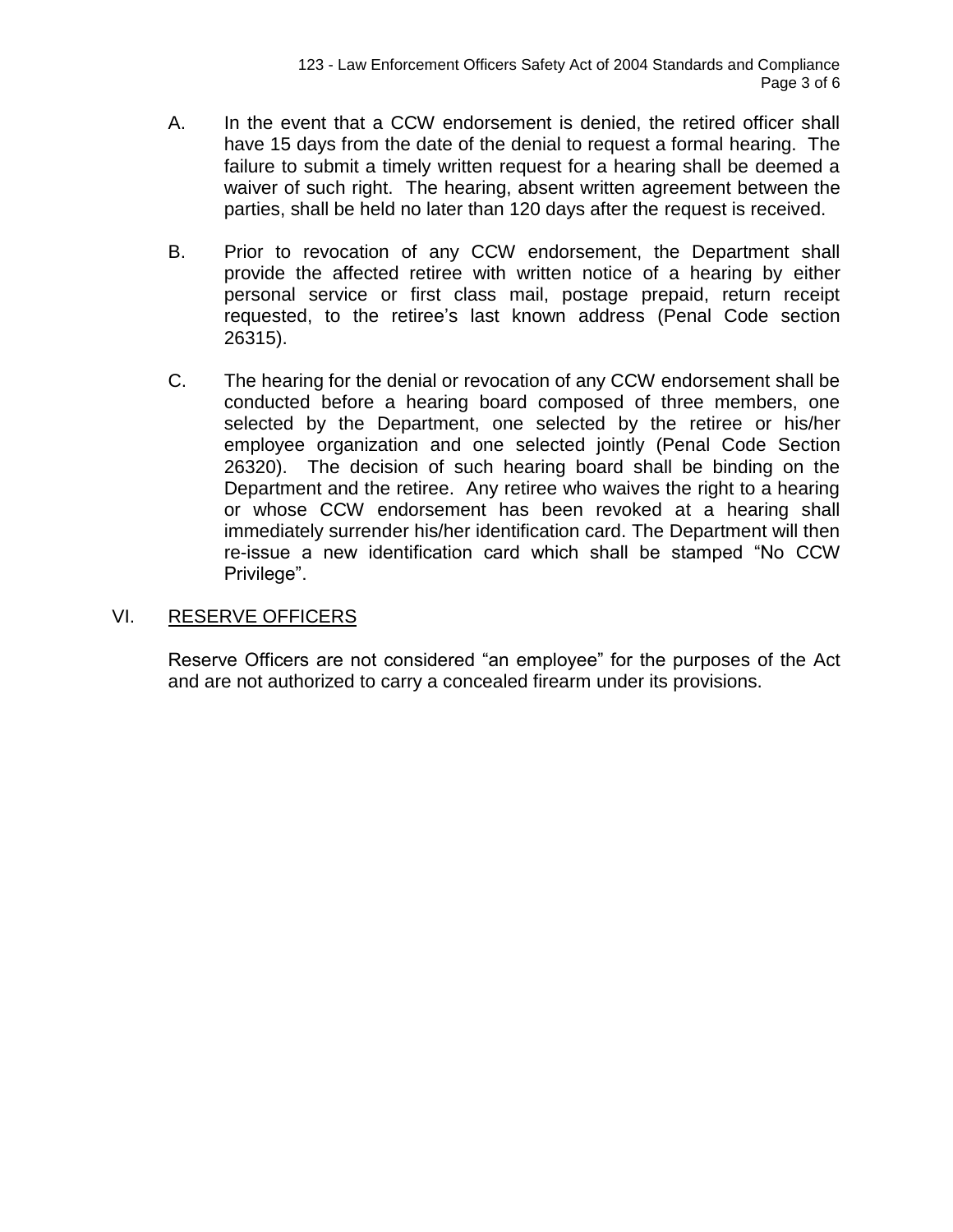

**POLICE DEPARTMENT** 

## **LA MESA POLICE DEPARTMENT RETIRED SWORN OFFICER FIREARMS QUALIFICATION CERTIFICATION**

Retiree name: Date of qualification: **Date of qualification:** Firearm (copy additional sheets for more than three firearms): Make: Model:\_\_\_\_\_\_\_\_\_\_\_\_\_\_\_\_\_\_\_\_\_\_\_\_ Caliber: <u> The Communication of the Communication</u> Law enforcement agency conducting the qualification: Qualification course type (attach description of the course of fire): \_\_\_ Duty weapon \_\_\_ Off-duty weapon \_\_\_ "Carry Concealed Weapon" Permit Other (please describe) and the state of the state of the state of the state of the state of the state of the state of the state of the state of the state of the state of the state of the state of the state of the state of Law enforcement agency representative: Name: Phone: \_\_\_\_\_\_\_\_\_\_\_\_\_\_\_\_\_\_ Address: \_\_\_\_\_\_\_\_\_\_\_

I certify that I am an authorized representative of the listed law enforcement agency and that the listed individual successfully completed a course of firearms qualification, as described in the attached information.

Signature of law enforcement agency representative: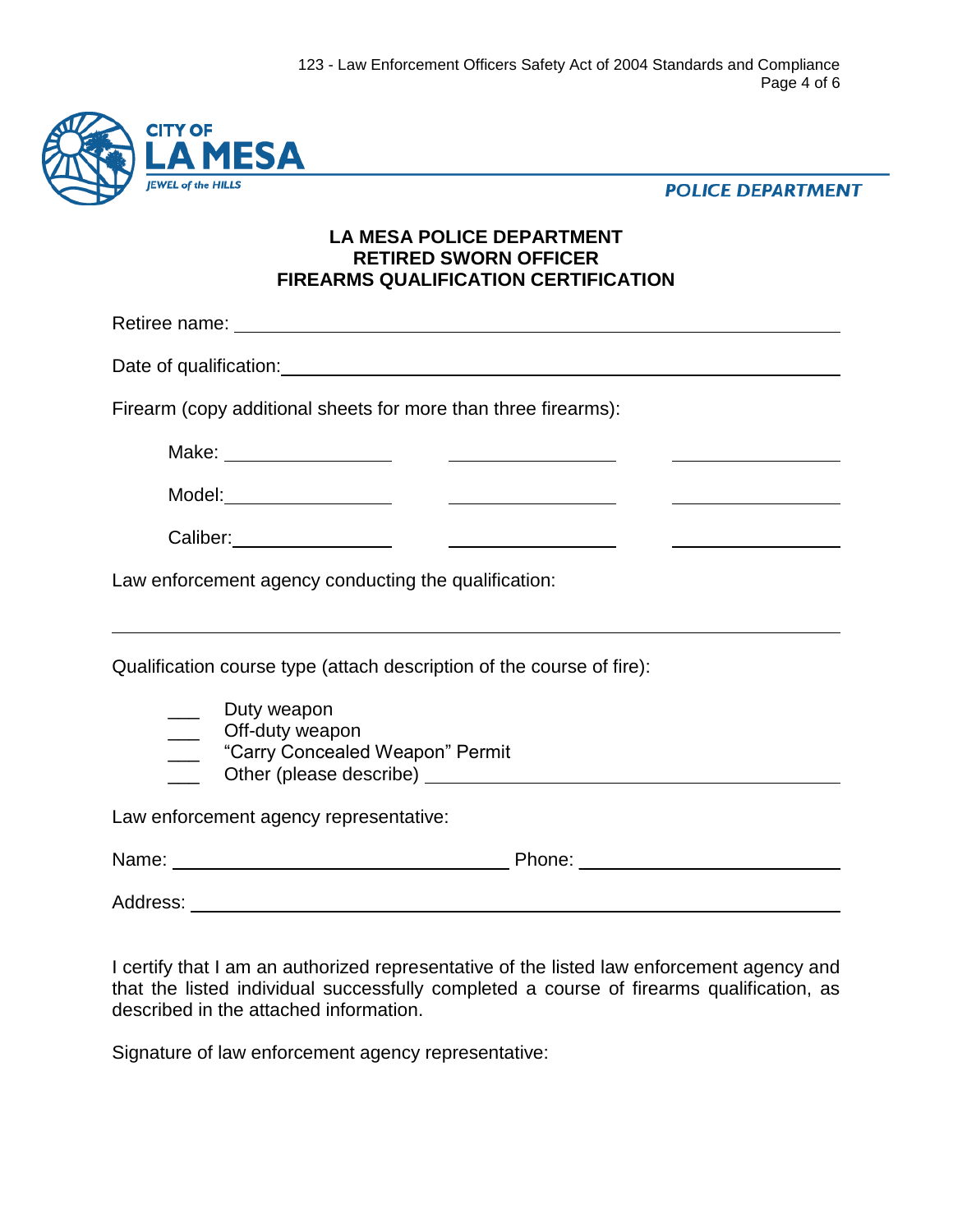# **Police Department ID Card "Concealed Carry" Status Form**

### **FRONT of CARD** REAR of CARD

| Name of Officer                          | <b>Physical Description</b>              |
|------------------------------------------|------------------------------------------|
| Title/Rank                               | <b>CCW Category</b>                      |
| Date of Issue or Retire Date             | "18USC926 B or C Qualified"              |
| "Retired" printed in red (retirees only) | "Qualified Through" date (retirees only) |
| Signature of the Chief of Police         |                                          |

## **"CCW Category" definitions**

#### Regular Officers

#### **"18USC926B Qualified"**

 $\bullet$  For sworn personnel currently employed and in good standing.

## Retired Officers

#### **"18USC926C Qualified"**

• For sworn personnel who retired in good standing and meet the requirements of the act, as determined by the Chief of Police.

## **"CA CCW Approved"**

• Retirees who choose not to qualify or have not qualified within the past year but have not had their CCW privilege otherwise revoked.

#### **"No CCW Privilege"**

• Retirees who have had their CCW privilege denied or revoked in accordance with California law.